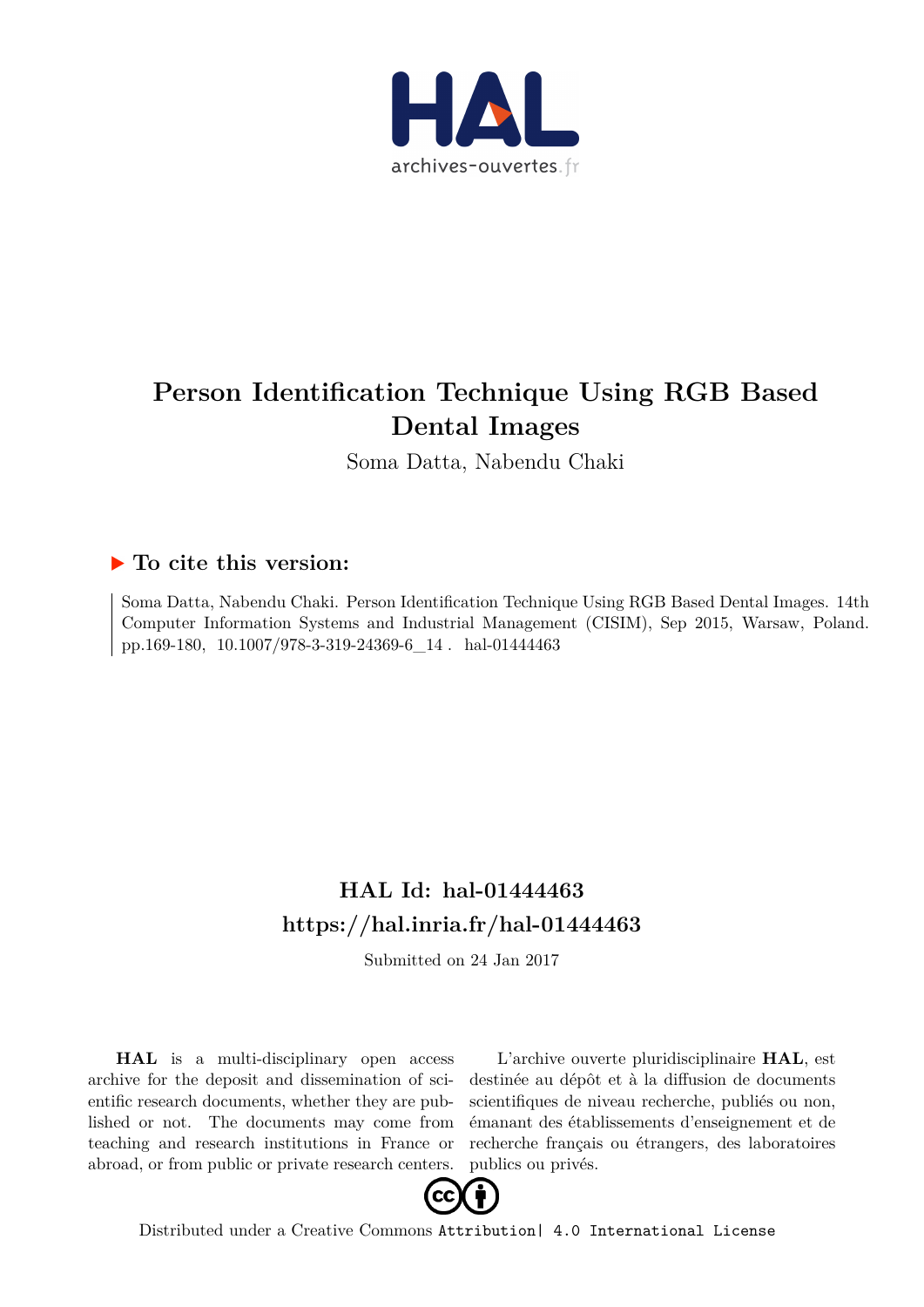## **Person Identification Technique using RGB Based Dental Images**

Soma Datta<sup>1</sup>, Nabendu Chaki<sup>2</sup>

<sup>1</sup> Department of Computer Science and Engineering, University of Calcutta, 92 APC Road, Kolkata 700009, India soma21dec@yahoo.co.in <sup>2</sup> Department of Computer Science and Engineering, University of Calcutta, 92 APC Road, Kolkata 700009, India nabendu@ieee.org

**Abstract.** Dental signature captures information about teeth, including tooth contours, relative positions of neighboring teeth, and shapes of the dental work. However, this is complicated as dental features change with time. In this paper, we proposed a new, safe and low cost dental biometric technique based on RGB images. It uses three phases: image acquisition with noise removal, segmentation and feature extraction. The key issue that makes our approach distinct is that the features are extracted mainly from incisor teeth only. Thus the proposed solution is low cost besides being safe for human.

**Keywords:** HSI color format, Wiener filtering, Opening, watershed, Snake.

#### **1 Introduction**

Person identification based on human teeth is very popular in the world. Generally, dental records have been used to identify the victims of disasters like 9/11 terrorist attack, Asian tsunami [1] etc. According to these facts there are many advantages of using dental biometrics. It is very possible to identify an unidentified (mutilated) body by comparing the post-mortem (PM) records against ante-mortem records. This will produce the closest match of multiple identities [2]. Dental biometric system based on radiograph images are also able to identify the correct person from a large set of database where manual method fails. Dental biometrics is worked upon the radiograph images. Frequently taken x-ray is very injurious to our health. The radiation of used X-Ray changes our DNA structure that leads to cancer [3]. One question naturally comes to our mind that can we use dental biometric on living people? The answer is 'yes' off-course we can by taking the RGB based dental image. The other reasons for choosing dental biometrics are as follows

- 1. It is very precise and correct.<br>2. We don't need an expert to tr
- We don't need an expert to treat and compare the result.
- 3. It is not easy to replicate the dental signature.

adfa, p. 1, 2011. © Springer-Verlag Berlin Heidelberg 2011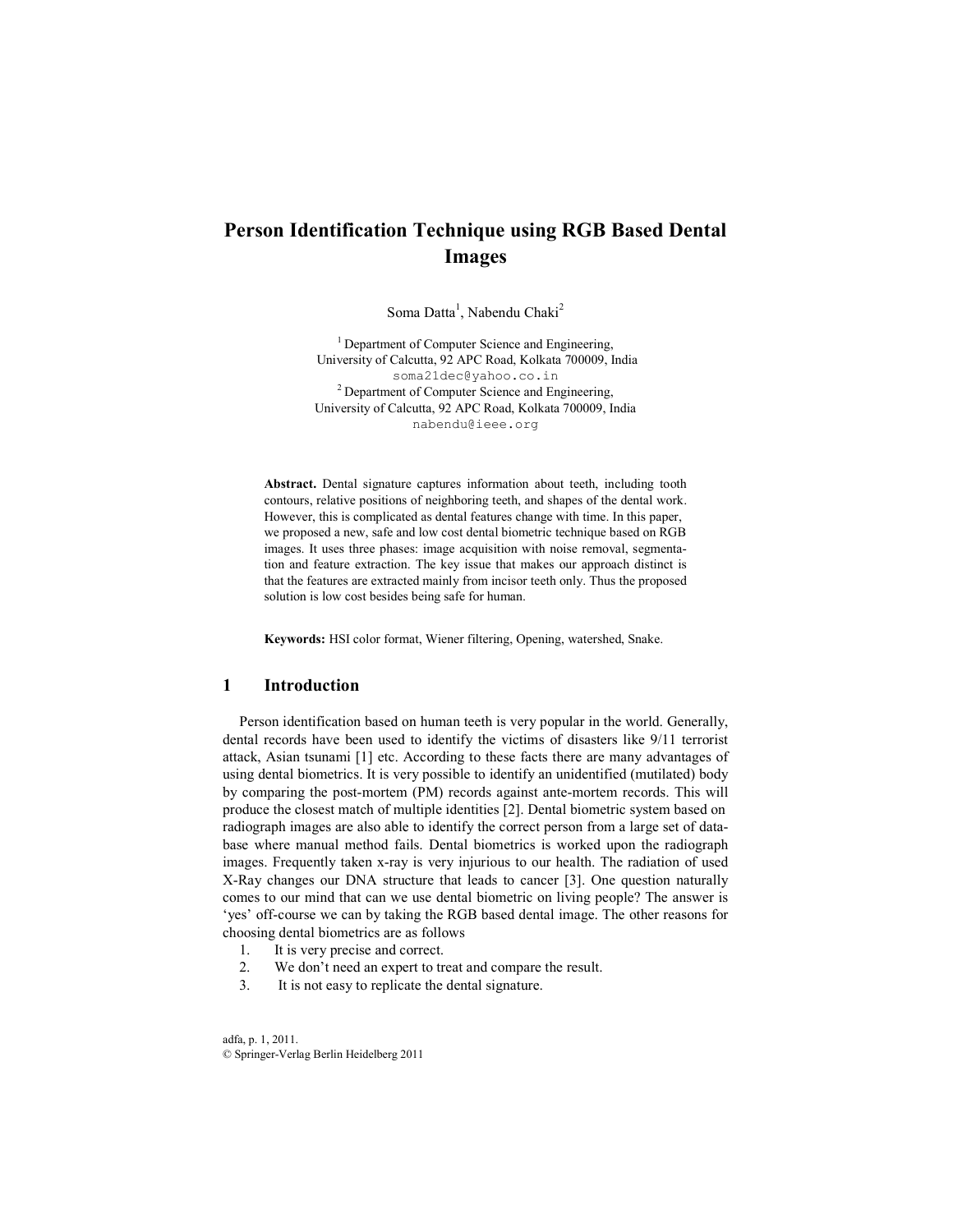The primary contribution of this research work is to propose a three phase novel technique for RGB dental image based authentication and verification using biometrics. Our proposed method takes the RGB images of human teeth, extract the features [1] like shape; contour; length etc. Depending on the features system will take the decision whether record is matched or not. This will be the extended version of this re-search work. There are so many good biometrics methods other than dental are exist. Among them retina scan is invasive in nature and it is injurious to our eyes. For finger print, iris detection [4, 5, 6, 7] special type of device set-up is needed where as dental image can be taken by any kind of camera. Hence to identify a person at any place is possible by only carrying the camera and this application. However this system does not require any extra high cost device like retina scan requires Topcon retinal camera and its cost is \$15,995. Hence it is very less cost device comparative to other biometrics devices. This method is safe to our health. For this reason dental signature based biometrics method is helpful. Here we extracted the features of five incisor teeth. Hence we can say that RGB based dental biometrics is advantageous with respect to speed, storage requirement and human health.

### **2 Related Review Work on Dental Biometrics**

Before starting of this work, we have gone through many good dental biometrics methods. Most of these methods work upon the dental radiographs. Here some of them are explained shortly. Anil K. Jain and Hong Chen dedicated a concept of semiautomatic contour extraction method for shape extraction and pattern matching [8]. The main problems in their approach are if the image is too blurred, their algorithm will not work and slight angle deviation in the database image and incoming images may not be handled with this approach. Said et al. [9] offered a mathematical morphology approach, which used a series of morphology filtering operations to improve the segmentation. Morphological filters like top hat and bottom filters are used for tooth segmentation. Nomir and Adbel-Mottaleb introduced a fully automated segmentation technique [10]. It starts by applying iterative thresholding followed by adaptive thresholding to segment the teeth from both the background and the bone areas. After adaptive thresholding, horizontal integral projection followed by vertical integral projection is applied to separate each individual tooth. And this method can achieve the position of each tooth precisely. All of the above method works on the radiograph dental images where as our proposed method works on dental RGB image.

## **3 Proposed Method**

This research work describes up to the dental biometrics features extraction procedure. Fig 1 shows the entire system. Image acquisition and filtering is the first step. For de-noising Winer filter is used. In the first phase of this method conventional methods are used that are described in the next sub sections in short. In the segmentation phase only the tooth region are segmented based on morphological operations. Segmentation of individual tooth is done by using the 'watershed' and 'snake' algo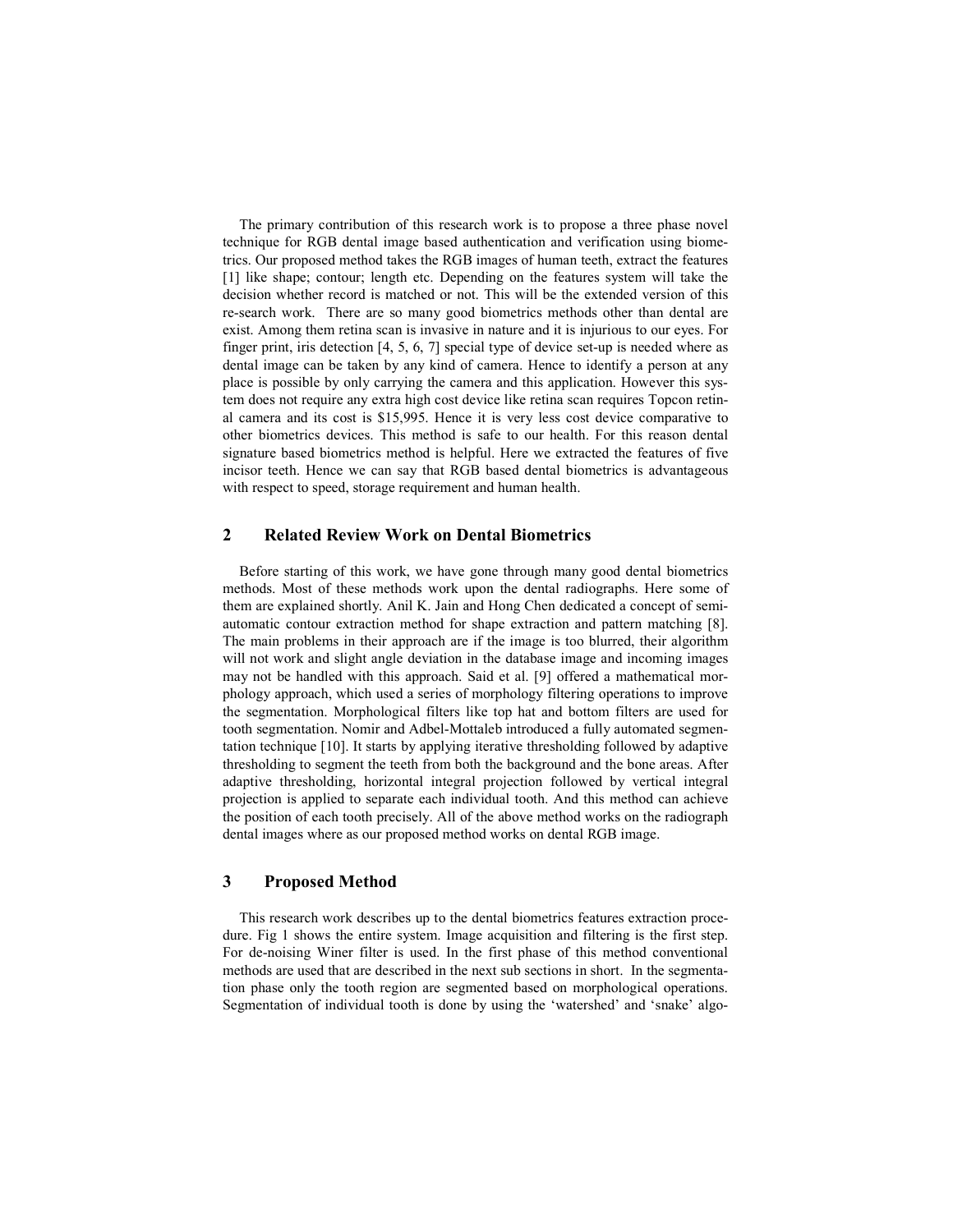rithm. In the last step the features like volume, size, area etc are extracted from the incisors teeth.



**Fig. 1.** Block diagram of the system.

#### **3.1 Image Acquisition and Filtering**

We worked upon freely available database named 'Labial Teeth and Gingiva Image Database' [11]. Here dental images are different for resolution, file format and image scene type. Due to easiness of our research work we transform each image into jpeg format. All the rest of the works are based on these jpeg images. The qualities of the images that are obtained from the sensor camera are not so good, some noises exist. To remove these noises we used 'Winer' filter.

#### **3.2 Segmentation**

Segmentation phase contains two sub phases. The phases are 'Segment the tooth region based on morphological operations' and 'Segment individual teeth based on Water Shed and Snake algorithm'. The next subsections describe how the teeth are extracted finally.

#### **Information Extraction**

It is not so easy to extract only tooth region from the entire input image. The input image contains white space surrounded by the green color, lips, some part of face etc. These regions should be eliminated from the ROI. It is very challenging to separate the teeth and non-teeth region based on Red, Green and Blue component. Sometimes it fails to find the exact ROI due to the variation of white color that present in the teeth. Hence we have used HSI color model [12]. The meaning of HSI color model is Hue (H), Saturation (S) and Intensity (I). The HSI color model described more exact color than the RGB color. Though HIS color model is non-uniform in perception, still it is one of the most popular color models for color image processing. The another advantage of using HSI color model is that it has human-intuitional advantages such as color image enhancement, fusion, skin area detection, segmentation, color based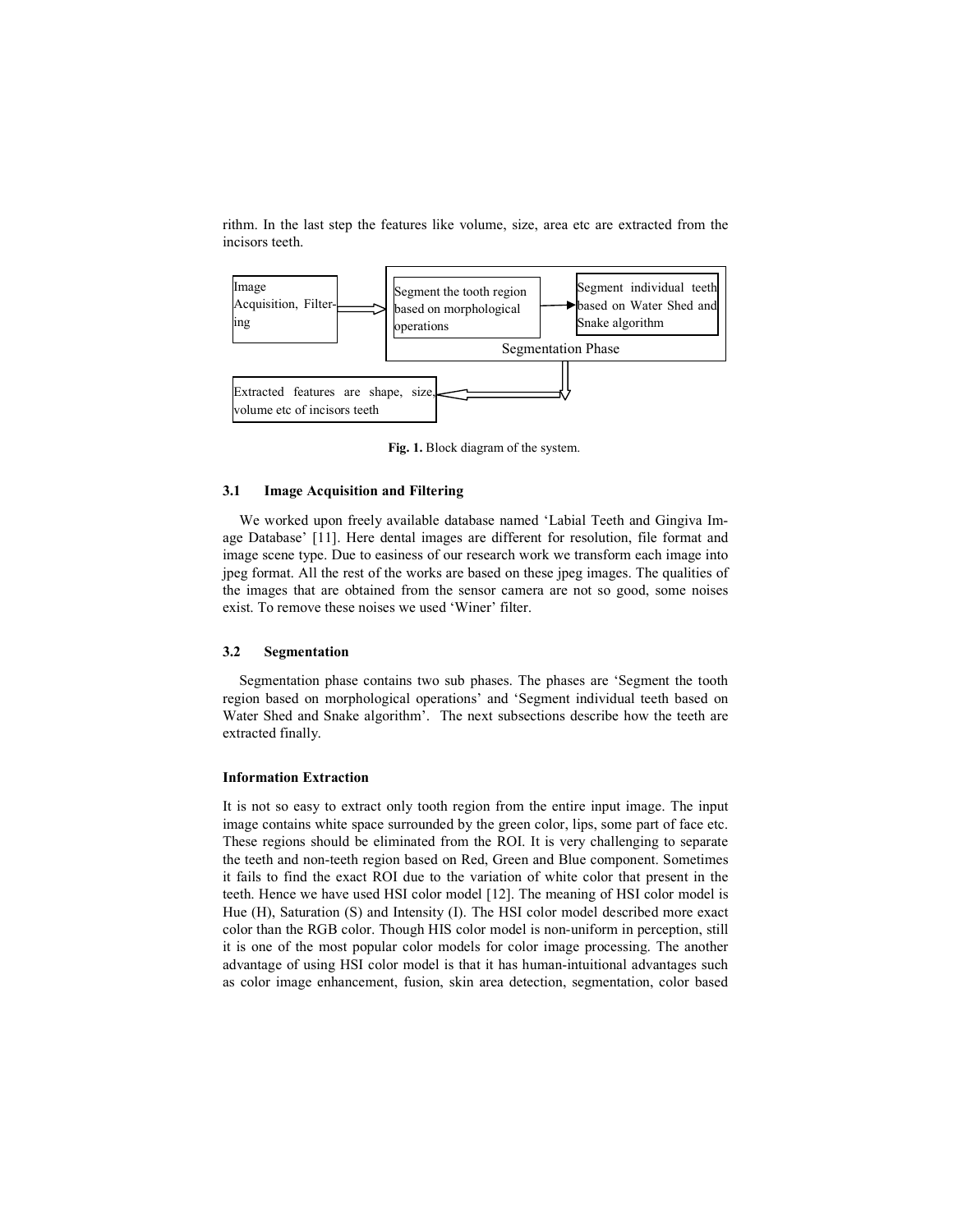object detection etc. The RGB to HSI color model conversation is done by using the following equations:-

$$
H = \begin{cases} \theta & \text{if } B \leq G \\ 360^{\circ} - \theta & \text{otherwise} \end{cases}
$$
 (1)

Where

$$
\theta = \cos^{-1} \left\{ \frac{\frac{1}{2}[(R - G) + (R - B)]}{\sqrt{(R - G)(R - B) + (R - B)(G - B)}} \right\}
$$
  

$$
S = 1 - \frac{3}{(R + G + B)} * [\min (R, G, B)] \tag{2}
$$

$$
I = (R + G + B)/3 \tag{3}
$$

Where, H stands for Hue i.e. pure color, S for saturation, i.e. the degree by which the pure color is diluted using white light and I for intensity i.e. Gray level. Fig 2.a shows the corresponding saturation image of the input image in fig 3. Saturation component contains a lot of information for both tooth and background region. So it is very difficult to extract only teeth region from background from saturation component. As a consequence hue and intensity components are used to segment ROI and after that saturation component is used for feature extraction.





**Fig. 2.** Input Image **Fig 2.a** Corresponding saturation Image

## **Region of Interest (ROI) Extraction**

After information extraction, the initial segmentation is done based on the hue and intensity component of the image. In this phase the hue and intensity component are multiplied pixel-wise. Now this is converted into binary image using self updating threshold method [13]. It stores the intensities of the pixels in an array. The threshold is calculated by using total mean and variance. Based on this threshold value each pixel is set to either 0 or 1. i.e. background or foreground. Thus here the change of image takes place only once. Suppose  $f(i,j)$  is the gray-scale value at pixel  $(i, j)$ , and Ti is the segmentation threshold value at step i. To obtain a new threshold value, we have to threshold the original image using Ti to separate the image into teeth areas and non-teeth areas, where  $\mu_i^0$  and  $\mu_i^1$  are the mean gray values for the two areas.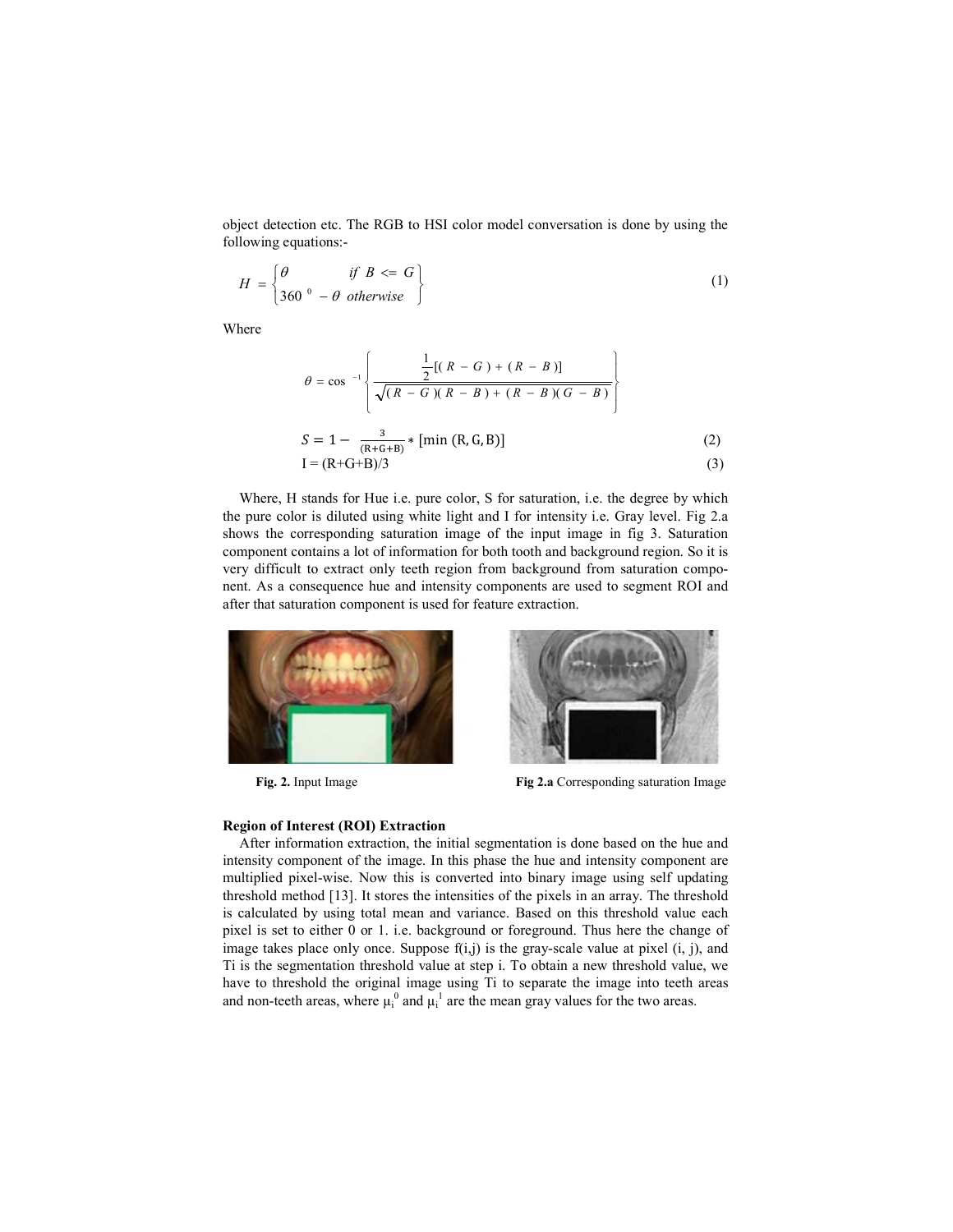$$
\mu_i^0 = \left(\sum((i,j) \in f(i,j)) / n_0\right) \quad \text{(4)}
$$

$$
\mu_i^1 = \left(\sum ((i, j) \in background - f(i, j)) / no \_{pixel}\right) \tag{5}
$$

The threshold value for step i+1 can be obtained as

$$
T_{i+1} = (\mu_0 + \mu_1)/2 \tag{6}
$$

 *Procedure: Binarization Assumption: Null Input: Teeth image Output: Binary image of the given teeth image* 

> *Step 1. Select an initial estimate of the threshold T. Step 2. Calculate the mean grey values*  $\mu$ *0 and*  $\mu$ *1 of the partition, R1, R2. Step 3. Partition the image into two groups, R1, R2, using the threshold T. Step 4. Select a new threshold as T* =  $(\mu 0 + \mu 1)/2$  \ Step 5. Repeat step 2-3 until the mean value  $\mu$ 0,  $\mu$ 1 values in suc*cessive iteration are equal. Step 6. End*





 **Fig. 3. a**. Output after using Binarization. **Fig 3.b**: After applying *Fainting\_Nameplate* 

In Fig3.a the name plate portion of the image is mostly visible. This is not required at all, hence to remove this unwanted region we used the following procedure remove\_nameplate.

 *Procedure: Fainting\_Nameplate Assumption Presence of the Nameplate as specified in [11] Input: hue and intensity image of the given teeth image, threshold\_value obtain in Binarization algorithm Output: Teeth image where Nameplate area is filled with threshold\_value*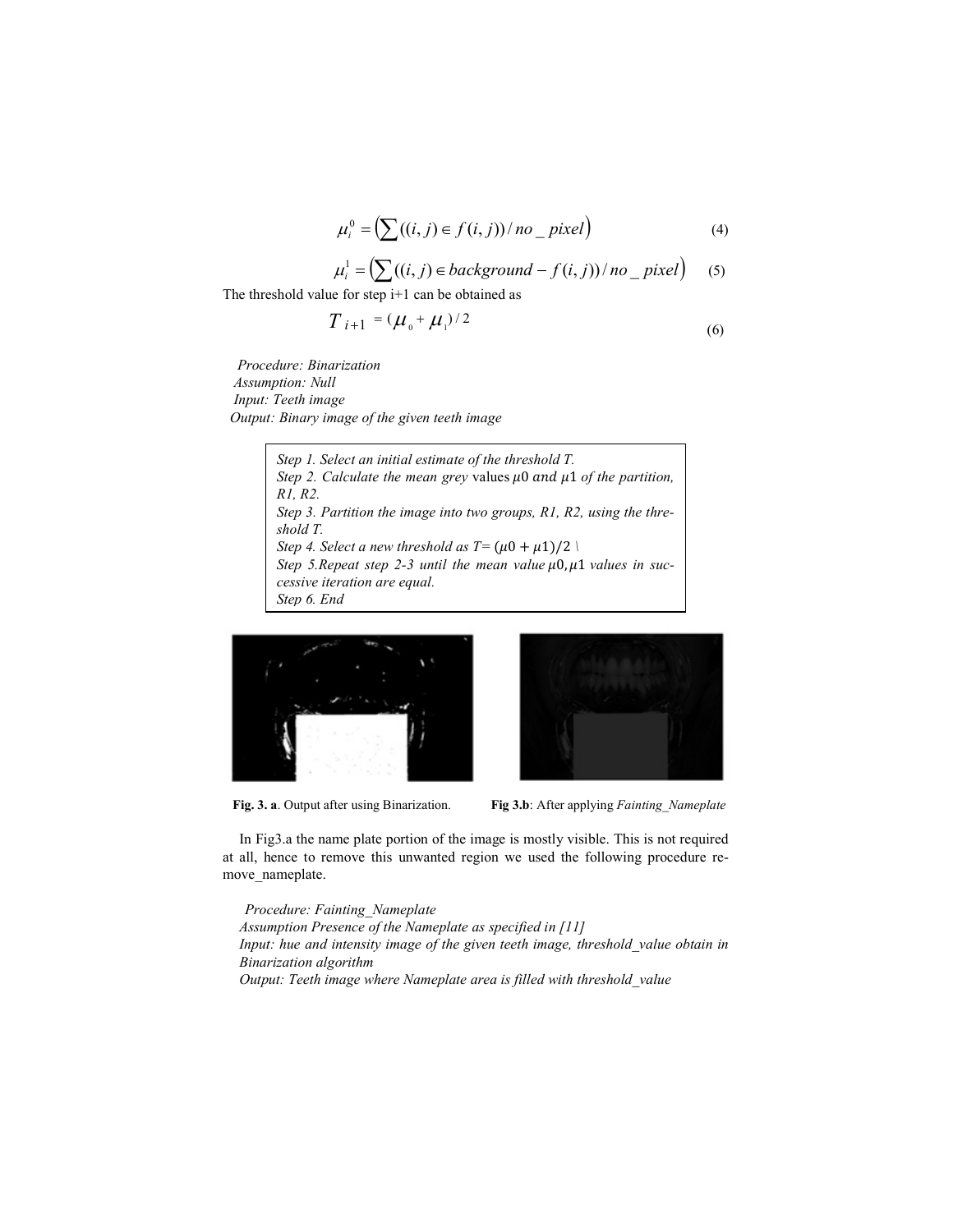```
Step 1 temp= image(hue)*image(intensity) // Pixel wise multip-
lication of hue and saturation and store it into temp variable. 
Step 2 Take the size of temp and store them in two different vari-
able, [r, c] = size(temp).
Step 3 Start loop i=1 to r 
       Start loop j=1 to c 
          if(g(i,j)>=1) 
         temp2(i,j) = threshold value / Ti+1;
             End Loop 
        End Loop 
Step4 End
```
Again we used procedure Binarization upon Fig 3.b to get the image where teeth region and name plate both are present. Next task is to remove the name plate region. It is done by subtracting fig 3.a from fig 4.a, shown in fig 4.b.





**Fig. 4. a** After applying 2 times Binarization **Fig 4.b** Only teeth region with noise

In fig 5.b some noise are present. Noises have been removed using erosion followed by dilation [12] technique. Erosion erodes contours so small contours are removed but it also shrinks the desired contours. Dilation recovers the looses areas. Now the contours contains only tooth region. Algorithm3 is used to find the final ROI which is a subset of input image. Algorithm 3 accepts the saturation components (Sat\_Mat) and binary mask (B\_Mask) of tooth region which is cleaned by erosion and dilation techniques. The dilation of A by B, denoted, is defined as the set operation.

$$
A \oplus B = \left\{ z \mid \stackrel{\circ}{B} \square A \neq \phi \right\} \tag{7}
$$

Where  $\emptyset$  is the empty set and B is the structuring element. In words, the dilation of A by B is the set consisting of all the structuring element origin locations where the reflected and translated B overlaps at least one element of A. The erosion of A by B, denoted, is defined as

$$
A \Theta B = \{ z \mid (B) \in \bigcap A \subset = \phi \}
$$
 (8)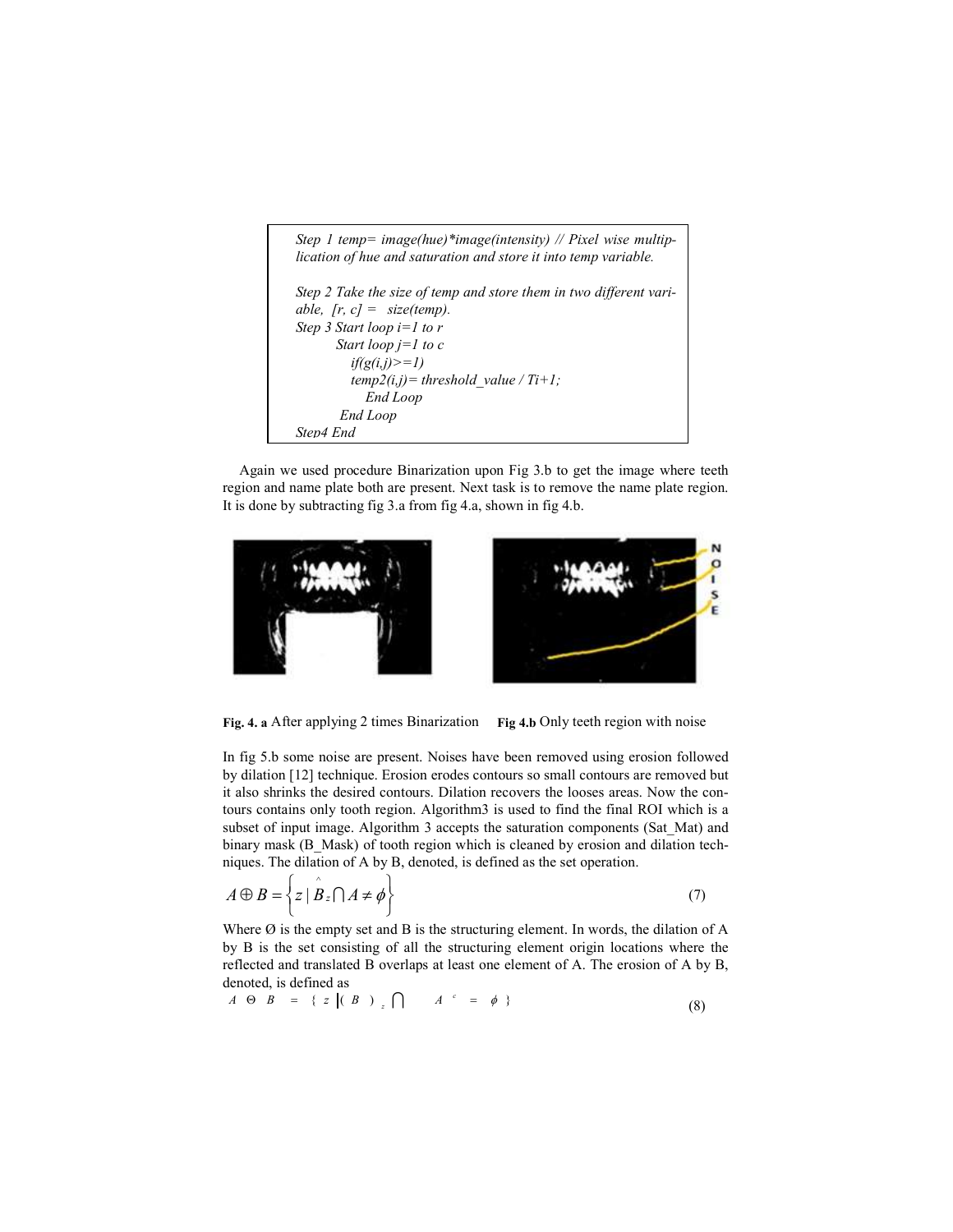Here, erosion of A by B is the set of all structuring element origin locations where no part of B overlaps the background of A.

### *Procedure: Find\_ROI*

*Assumption: Nameplate should be removed from the binary image. Input: saturation matrix, binary matrix after applying Remove\_Nameplate Output: exact teeth image* 

| Step1: // Averaging is required to suppress the detail information<br>$(Avg\ Sat\ Mat)_{40*40}$ = average filter(Sat Mat) <sub>40*40</sub> |  |  |  |  |  |  |  |
|--------------------------------------------------------------------------------------------------------------------------------------------|--|--|--|--|--|--|--|
| Step2: for all point in b mask where b mask(row,col)==1                                                                                    |  |  |  |  |  |  |  |
| V Point (index, $1$ ) = row                                                                                                                |  |  |  |  |  |  |  |
| V Point(index,2)=col $\frac{1}{2}$ // Storing row and column                                                                               |  |  |  |  |  |  |  |
| Step3: $\forall$ (I,j) do                                                                                                                  |  |  |  |  |  |  |  |
|                                                                                                                                            |  |  |  |  |  |  |  |
| Avg Sat Mat(V Point.row, V Point.col)=                                                                                                     |  |  |  |  |  |  |  |
| Sat Mat(V Point row, V Point col)                                                                                                          |  |  |  |  |  |  |  |
|                                                                                                                                            |  |  |  |  |  |  |  |
| //End Loop                                                                                                                                 |  |  |  |  |  |  |  |
| Step4: // Avg Sat Mat contains detail information about the tooth                                                                          |  |  |  |  |  |  |  |
| region and suppress information for background.                                                                                            |  |  |  |  |  |  |  |
| Max $row = max(V$ $Point_{1st} column)$                                                                                                    |  |  |  |  |  |  |  |
| Min row=min(V Point <sub>1st</sub> column)                                                                                                 |  |  |  |  |  |  |  |
| Max $Col = max(V$ Point <sub>2nd</sub> column)                                                                                             |  |  |  |  |  |  |  |
| Min $Col = min(V$ Point <sub>2nd</sub> column)                                                                                             |  |  |  |  |  |  |  |
| ROI sub image $=$<br>Step6:                                                                                                                |  |  |  |  |  |  |  |
| $Avg$ Sat Mat $(Min row, Min row+1, \ldots, Max row)$ ,                                                                                    |  |  |  |  |  |  |  |
| (Min Col, Min $col+1, \ldots, Max \ col)$ )                                                                                                |  |  |  |  |  |  |  |
| Step7: End                                                                                                                                 |  |  |  |  |  |  |  |



**Fig. 5.** The actual ROI after applying *Find\_ROI* on fig 5.b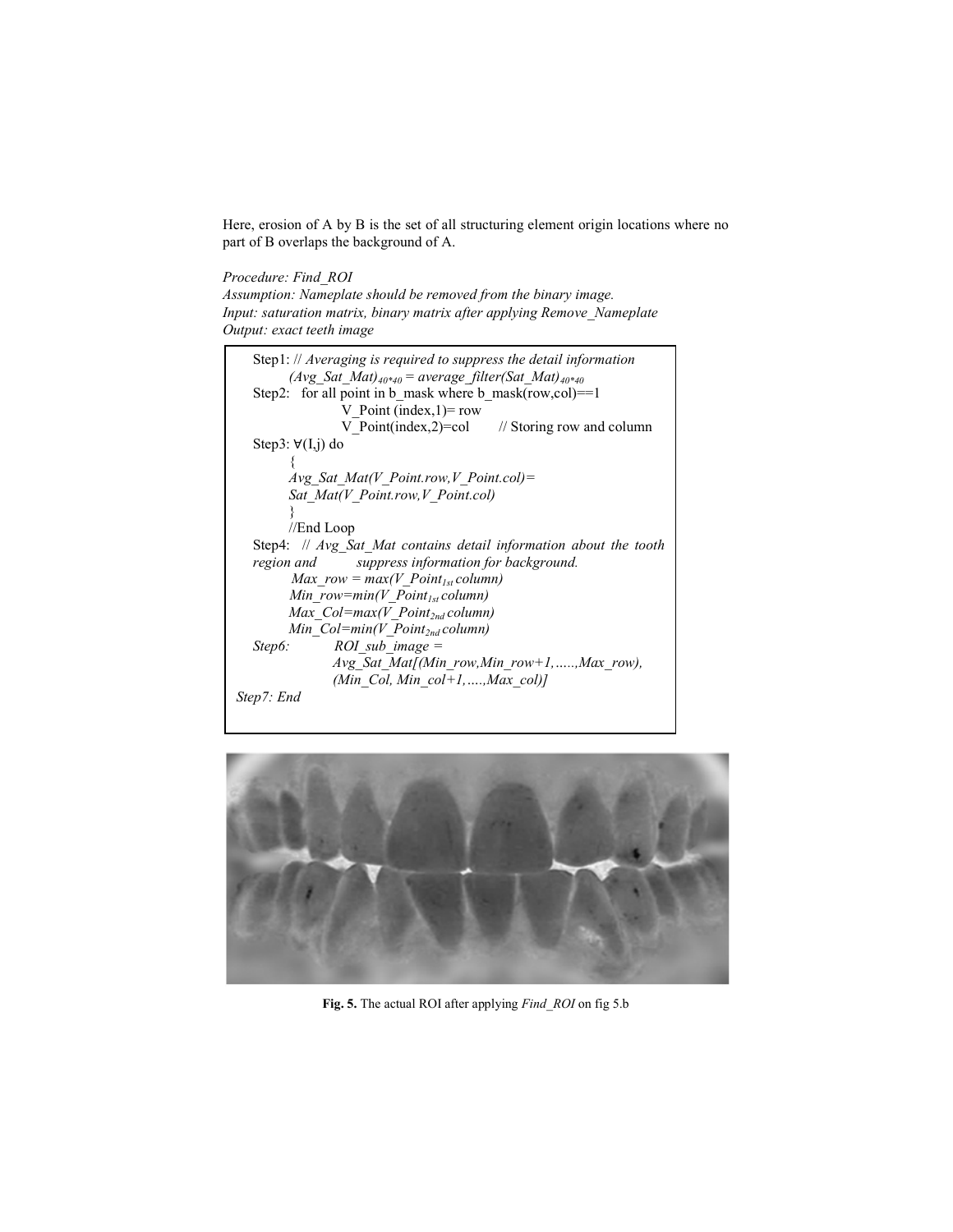#### **Segment Individual tooth.**

In this step the individual teeth are segmented using mainly watershed [14] and snake active contour model [15] followed by some morphological preprocessing. Fig 5 is converted into its equivalent binary image using algorithm1 shown in Fig 6. Now we have segmented each contour using opening operation [12] shown in Fig 7.





Fig. 6.a. Binary image of Fig 5 Fig 6.b. After applying Opening on Fig 5

In dental biometry it is not required to find the features of all the teeth. We have taken five incisors tooth for which features have been extracted. These teeth are shown in Fig 8. After opening operation we have pointed out the incisors tooth.





**Fig. 7.** After applying Watershed incisor are **Fig. 8.** Segmented contour after label matrix are segmented Technique.

Now each contour has been identified by applying the label matrix technique [12] shown in Fig 8. The boundary of the contour is detected by using boundary detection algorithm as follows.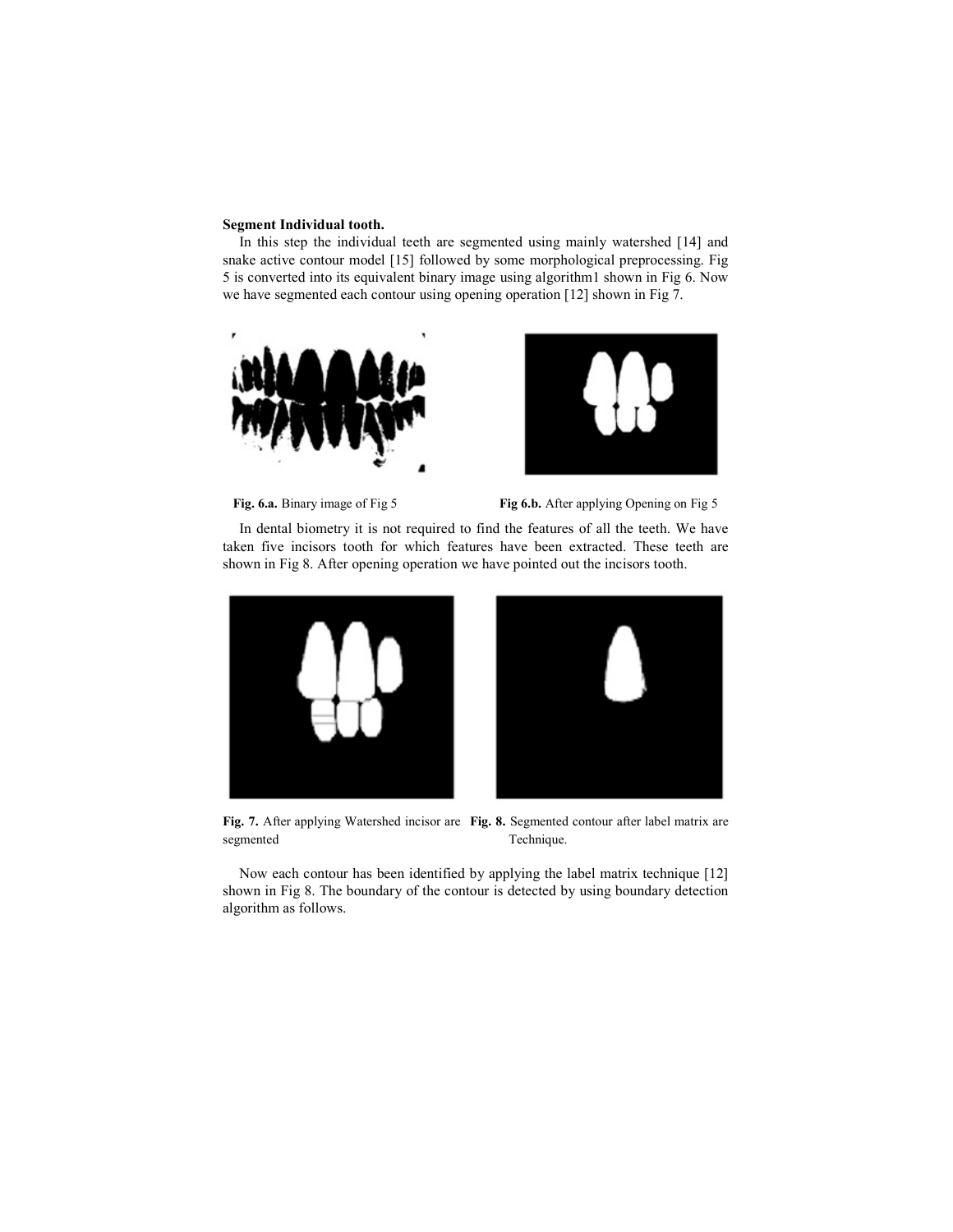*Procedure: Find\_boundary Assumption: Input image contains only single teeth. Input: Teeth image after applying Watershed algorithm Output: Boundary points of the teeth region.* 

 $\Gamma$ 

| Step 1 Set A to be empty; From bottom to top and left to right scan   |
|-----------------------------------------------------------------------|
| the cells of $T$ until a black pixel, $s$ , of $x$ is found.          |
| Step 2 Insert s in A ; Set the current boundary point x to s or $x=s$ |
| Step 3 Move to the pixel from which s was entered. Set c to be the    |
| next pixel in $M(x)$ .                                                |
| Step 4 While c not equal to s do                                      |
| If $c=0$                                                              |
| insert $c$ in $A$                                                     |
| $set x = c$                                                           |
| Move the current pixel $c$ to the pixel from which $x$                |
| was entered                                                           |
| else                                                                  |
| add the current pixel c to the next clockwise pixel                   |
| in $M(x)$                                                             |
| end if                                                                |
| End While                                                             |
| Step 5 End                                                            |

The label matrix technique has used for getting the approximate boundary points of the tooth. After that snake active contour algorithm has been used to detect the exact individual tooth region as shown in Fig 9, Fig 10.



**Fig. 9.** incisors\_central\_1 Contour **Fig. 10**. incisors\_central\_2 Contour

In the last phase the features are extracted teeth wise. We have extracted features of the incisor teeth from right maxilla, left maxilla, right mandible and left mandible. The binary contour of each tooth (teeth\_contour) is given as the input of the system. The algorithm returns the features of the teeth.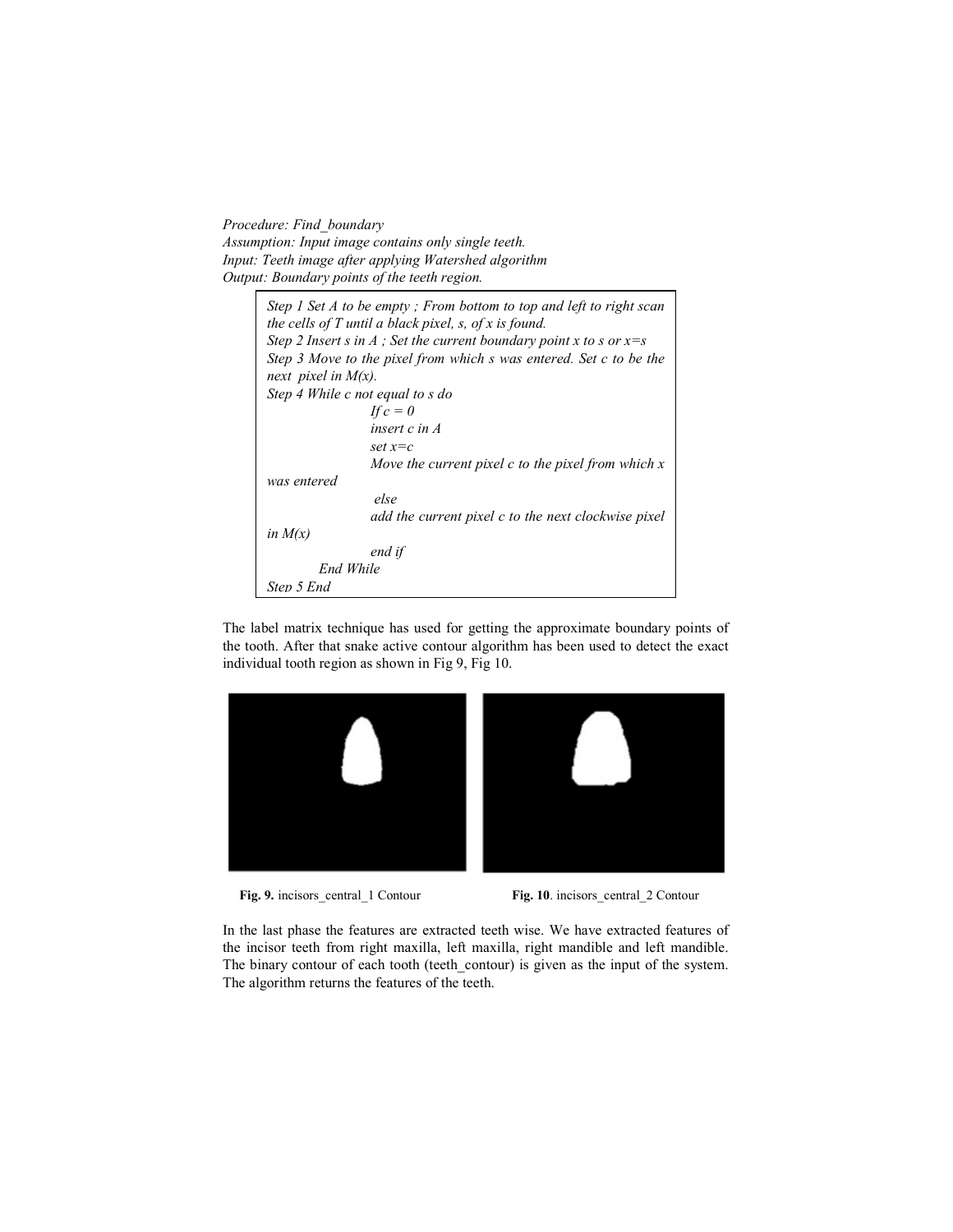*Procedure: Feature\_Extraction Assumption: Input image must contains only one teeth. Input: Individual tooth image Output: Features like height, width, CG\_Row ( CG\_Row and CG\_Col points are the row and column value of the centre points of a tooth) etc* 

*Step1 Determine the position of each segmented teeth; i.e. upper jaw or lower jaw. In teeth\_contour find the number of pixel whose value is 1 for each row. Store the result in jaw\_vector\_array. If (jaw\_vector(i)*  $\leq$  *jaw\_vector(i+1)) is true for almost all element of jaw\_vector then that tooth belongs in the upper jaw. Step2 // finding the width and height of each teeth. Width = maximum \_value(jaw\_vector) Height = number of non zero elements in jaw-vector The ratio of these two is independent to zoom. Step3 //find volume of each teeth Volume =*   $\sum_{i=1}^{e}$  $(jaw = vector)$ 1  $\sum_{j=s:zerof}^{i=s:zerof}$   $\sum_{jaw}^{i-wector}$  *yector*  $(i)$ *i jaw vector i Step4 // find the CG co-ordinate for each teeth contour*   $CG\ row = \frac{(\sum row - no\ \overline{\ }}{nonzero} - pixel\ )/total\ \overline{\ }}{point}$  *pixel* \_ *positions*  $\overline{CG\_col} = \left(\sum_{n=1}^{\infty} col_{n}\right) - \overline{C}$  *nonzero* \_ *pixel* ) / *total* \_ *pixel* \_ *positions Relative positions of CG points vary with the width of the teeth. CG points are helpful to determine the relative position. Step5 Stop* 

#### **4 Result**

After applying procedure Feature\_Extraction we got the following data for five teeth that mentioned in the table given below. This method can be applied on all of the remaining tooth. If we apply this algorithm to all 32 teeth then processing time will be much more higher than the proposed method and storage space requirement will be again coonsiderably high. However that case accuracy will be much higher. Similarly we can find the features of the tooth. Here for simplicity we have mentioned the features of incisors central 1, incisors central 2, incisors central 3, incisors central 1 and incisors lateral (discussed in introduction).

**Table 1.** The calculated featured of individual teeth

| Teeth Name         | Width |     | Height Volume CG-Row CG-Col |     |     |
|--------------------|-------|-----|-----------------------------|-----|-----|
| incisors central 1 | 208   | 256 | 38100                       | 240 | 427 |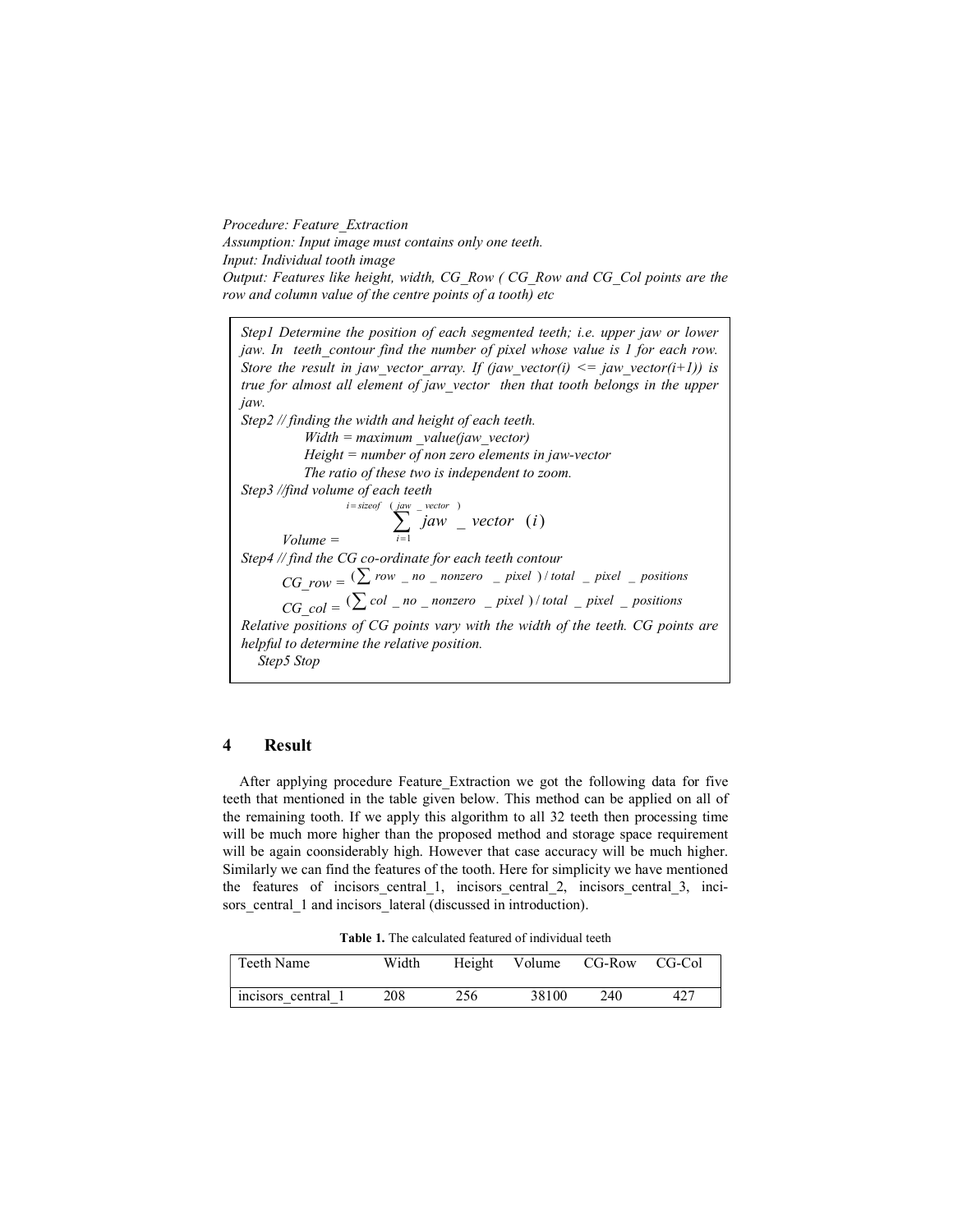| incisors central 2           | 96 | 256 | 36965 | 243 | 615 |
|------------------------------|----|-----|-------|-----|-----|
| $\sim$<br>incisors central 3 | 56 | 245 | 32145 | 495 | 625 |
| incisors central 4           | 50 | 244 | 31120 | 495 | 480 |
| incisors lateral             |    | 242 | 31560 | 493 | 40. |

#### **5 Discussion and conclusion**

In this research work we proposed a system by which the features of the incisors tooth have been extracted. We have worked upon Labial Teeth and Gingiva Image Database [20]. We have applied the algorithm upon 270 data from set 1 to set 6 in Labial Teeth and Gingiva Image Database. Our proposed method can correctly find out the features from these sample dental images. In the next phase of this research work these features will be matched with the database. To extract the tooth contour from the entire tooth region we have used watershed and snake algorithm. Sometimes it happens that these methods are unable to detect exact tooth contour due to the less 'gap-valley' area. Even if the proposed dental biometrics approach is a low cost solution, dental signatures do change with time. A dental signature change due to accidents, dental work and as human grows up. Hence biometrics method based on dental signature is not 100% accurate. Our future plan is to develop low cost, multimodal biometrics method based on dental signature and ear pattern which will be more accurate towards identifying a person.

#### **Acknowledgement**

Authors are thankful to Dr. Satyabrata Biswas for providing relevant knowledge and the "TEQIP Funded CoE Project", at Computer Science & Engineering Department, Calcutta University, for providing infrastructural facilities during the progress of the work.

#### **References**

- 1. Choorat, P., Chiracharit, W., Chamnongthai, K..: A single tooth segmentation using structural orientations and statistical textures. *Biomedical Engineering International Conference (BMEiCON), 2011*. IEEE, pp 294 – 297. (2012).
- 2. Chen, H., Jain, A..: Dental biometrics: Alignment and matching of dental radiographs. *Application of Computer Vision WACV/MOTIONS'05, vol. 1, 2005*. IEEE, pp 316-321.  $(2005)$
- 3. S. Siltanen, et al..: Statistical inversion for medical x-ray tomography with few radiographs: I. General theory. *Physics in medicine and biology, vol. 48 no. 10, 2003*. *Physics in medicine and biology*, pp 1437-1464. (2003).
- 4. http://www.topconmedical.com/categories/imaging-retinalcameras.htm
- 5. Ito, Koichi, et al..: A fingerprint recognition algorithm using phase-based image matching for low-quality fingerprints. *IEEE International Conference on Image Processing, vol. 2, 2005*. ICIP, pp 2-33. (2005).